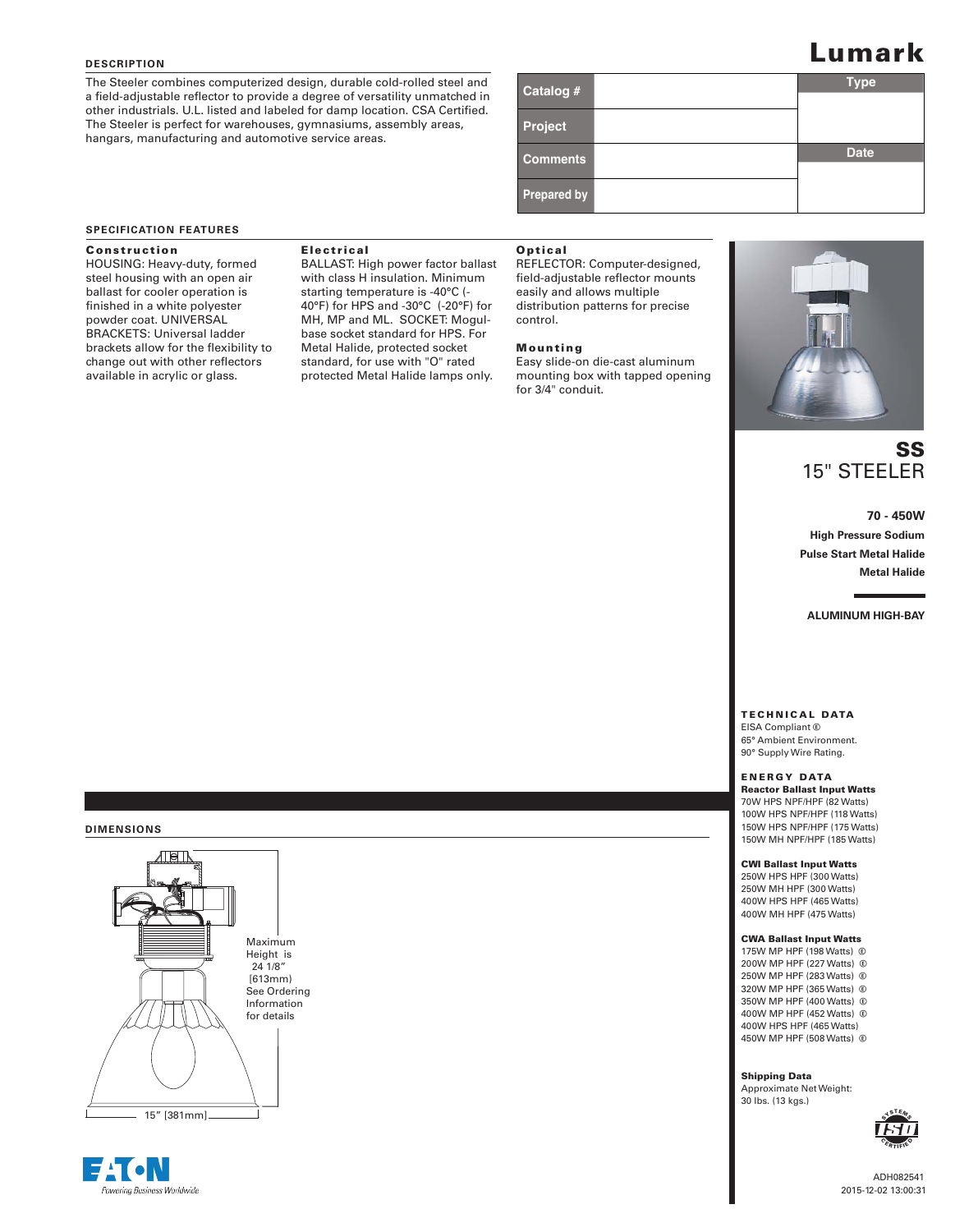

| <b>Coefficients Of Utilization</b> |    |    |       |     |                                           |    |     |       |    |     |    |    |     |    |    |     |    |    | Candlepower |                |
|------------------------------------|----|----|-------|-----|-------------------------------------------|----|-----|-------|----|-----|----|----|-----|----|----|-----|----|----|-------------|----------------|
|                                    |    |    |       |     | <b>Effective floor cavity reflectance</b> |    |     |       |    | 20% |    |    |     |    |    |     |    |    | Degree      | СP             |
| rc                                 |    |    | 80%   |     |                                           |    | 70% |       |    | 50% |    |    | 30% |    |    | 10% |    | 0% | 0           | 10052          |
| rw                                 | 70 | 50 | 30    | 10  | 70                                        | 50 | 30  | 10    | 50 | 30  | 10 | 50 | 30  | 10 | 50 | 30  | 10 | 0  | 5<br>15     | 10086<br>10829 |
| <b>RCR</b>                         |    |    |       |     |                                           |    |     |       |    |     |    |    |     |    |    |     |    |    | 25          | 12819          |
|                                    | 88 | 85 | 82    | 80  | 86                                        | 83 | 80  | 78    | 79 | 77  | 76 | 76 | 74  | 73 | 73 | 72  | 71 | 69 | 35          | 13908          |
| $\overline{2}$                     | 81 | 76 | 71    | 67  | 79                                        | 74 | 70  | 66    | 71 | 68  | 65 | 68 | 66  | 63 | 66 | 64  | 62 | 60 | 45          | 11170          |
| 3                                  | 75 | 67 | 62    | 57  | 73                                        | 66 | 61  | 57    | 64 | 59  | 56 | 61 | 58  | 55 | 59 | 56  | 53 | 52 | 55          | 6188           |
|                                    |    |    |       |     |                                           |    |     |       |    |     |    |    |     |    |    |     |    |    | 65          | 1182           |
| 4                                  | 69 | 60 | 54    | 49  | 67                                        | 59 | 53  | 49    | 57 | 52  | 48 | 55 | 51  | 47 | 53 | 50  | 47 | 45 | 75          | 276            |
| 5                                  | 63 | 54 | 47    | 43  | 62                                        | 53 | 47  | 42    | 51 | 46  | 42 | 50 | 45  | 41 | 48 | 44  | 41 | 39 | 85          | 28             |
| 6                                  | 58 | 49 | 42    | 37  | 57                                        | 48 | 42  | 37    | 46 | 41  | 37 | 45 | 40  | 36 | 44 | 39  | 36 | 34 | 95          | 7              |
|                                    | 54 | 44 | 37    | 33  | 53                                        | 43 | 37  | 33    | 42 | 36  | 32 | 41 | 36  | 32 | 40 | 35  | 32 | 30 | 105         | 23             |
| 8                                  | 50 | 40 | 34    | 29  | 49                                        | 39 | 33  | 29    | 38 | 33  | 29 | 37 | 32  | 29 | 36 | 32  | 28 | 27 | 115         | 17             |
| 9                                  | 47 | 37 | 30    | 26  | 46                                        | 36 | 30  | 26    | 35 | 30  | 26 | 34 | 29  | 26 | 33 | 29  | 25 | 24 | 125         | 18             |
|                                    |    |    |       |     |                                           |    |     |       |    |     |    |    |     |    |    |     |    |    | 135         | 40             |
| 10                                 | 44 | 33 | 27    | 23  | 43                                        | 33 | 27  | 23    | 32 | 27  | 23 | 31 | 26  | 23 | 31 | 26  | 23 | 22 | 145         | 83             |
|                                    |    |    |       |     |                                           |    |     |       |    |     |    |    |     |    |    |     |    |    | 155         | 614            |
| <b>Spacing Criterion</b>           |    |    |       | 1.8 |                                           |    |     |       |    |     |    |    |     |    |    |     |    |    | 165         | 288            |
| Zone                               |    |    | %Lamp |     | Zone                                      |    |     | %Lamp |    |     |    |    |     |    |    |     |    |    | 175         | 18             |
| $0 - 30$                           |    |    | 22R   |     | 0.90                                      |    |     | 78 N  |    |     |    |    |     |    |    |     |    |    | 180         | 17             |

| <b>MPSS-SA15-400-MT-Q</b>        |  |  |  |  |  |  |  |  |  |  |
|----------------------------------|--|--|--|--|--|--|--|--|--|--|
| 400-Watt MP. Medium Distribution |  |  |  |  |  |  |  |  |  |  |
| 44,000-Lumen Clear Lamp          |  |  |  |  |  |  |  |  |  |  |

|          | <b>Spacing Criterion</b> | 1.8      |       |
|----------|--------------------------|----------|-------|
| Zone     | %Lamp                    | Zone     | %Lamp |
| $0 - 30$ | 22.8                     | $0 - 90$ | 78.0  |
| $0 - 40$ | 42.3                     | 90-180   | 1.2   |
| $0 - 60$ | 73.9                     | Total    | 79.2  |
|          |                          |          |       |



Specifications and dimensions subject to change without notice.